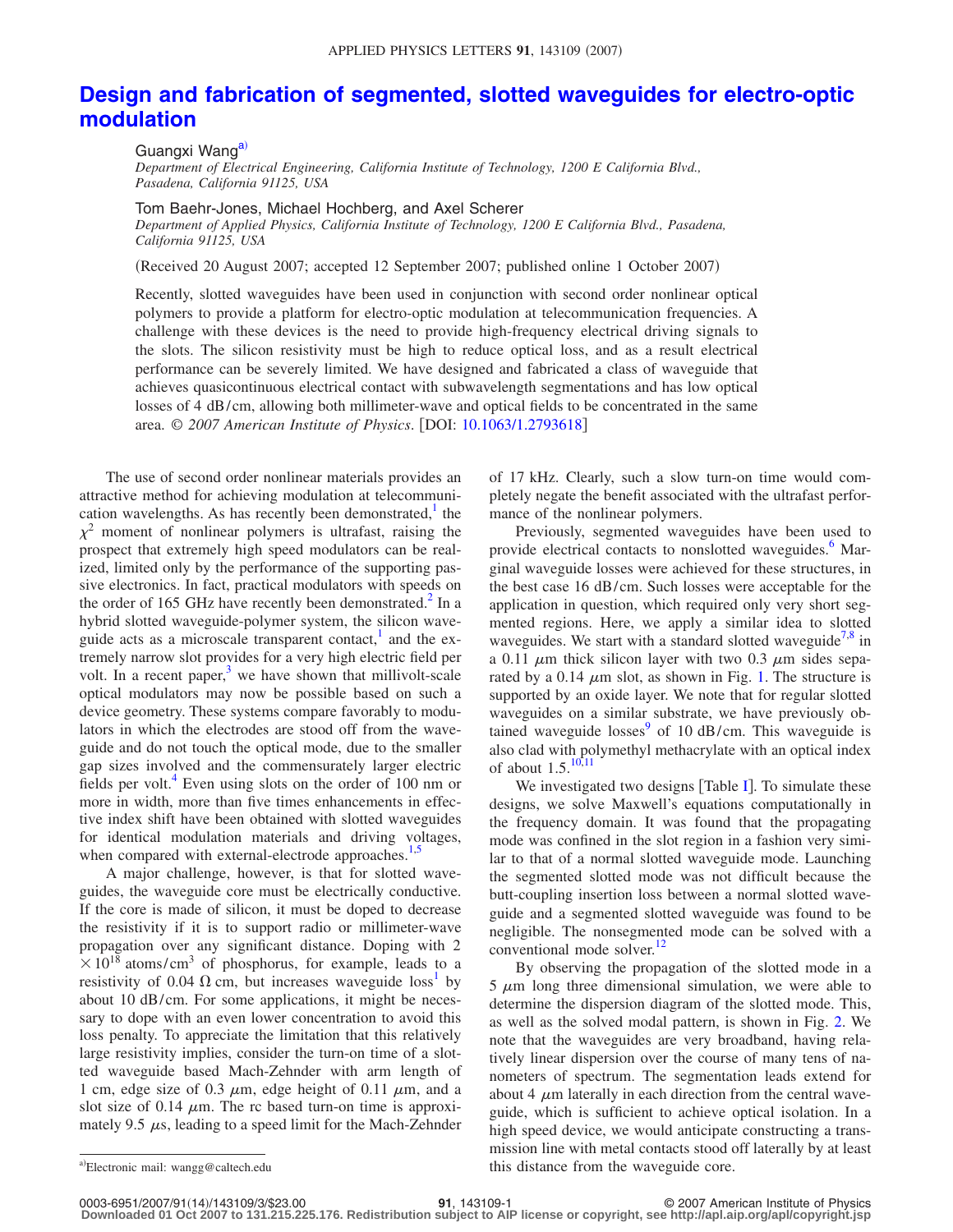<span id="page-1-0"></span>

FIG. 1. (Color) (a) shows a diagram of a conventional slotted waveguide, as well as the modal pattern near 1550 nm. The mode is plotted with contours of 10% in  $|E|$ , assuming 1 W of average power flow. (b) shows a scanning electron microscopy (SEM) micrograph of a fabricated slotted waveguide, in this case being used for a ring resonator.

The fabrication procedure for these waveguides is similar to that described in previous publications. $6$  The devices were tested optically using grating couplers and a vertically mounted fiber array.<sup>12</sup> Devices consisted of a simple loop involving a varying length of segmented slotted waveguides. Approximately 43 devices of each waveguide type were tested. Devices with segmented slotted waveguide lengths from 33 to 8000  $\mu$ m were tested. The values reported in Table [I](#page-1-1) were determined by performing a linear regression on the results. The dominant loss mechanisms in this waveguide system are edge roughness and surface state absorption.<sup>1</sup> Further development of the lithographic and etching processes, as well as surface treatments, can be expected to de-crease the loss even further.<sup>13,[14](#page-2-13)</sup> Insertion losses from the normal slotted waveguides to the segmented and slotted waveguides were negligibly small.

<span id="page-1-2"></span>

FIG. 2. (Color) (a) shows a vertical cross section of waveguide design 1 for a mode at 1550 nm. The mode is plotted in contours of 10% in *Ex*, assuming 1 W of average power flow. (b) shows a horizontal cross section of waveguide design 1, with the cross section taken midway through the waveguide. The mode is plotted with contours of 10% in  $|E|$ , assuming 1 W of average power flow. (c) shows the effective index as a function of wavelength for the two segmented slotted waveguide designs, as well as the normal slotted waveguide.

<span id="page-1-3"></span>

FIG. 3. (Color) (a) shows typical normalized insertion losses of devices in three sizes  $(33, 4000,$  and  $8000 \mu m$  of segmented slotted structures) in dB vs. wavelength in nm. With the periodicity of design 2, 8000  $\mu$ m corresponds to 32 000 contact pairs. A nonslotted waveguide control loop device is also presented in the same plot. (b) shows a top view SEM micrograph of a segmented slotted waveguide device. (c) shows two angled view SEM micrographs of the devices exposing their cross-sections.

Figure [3](#page-1-3) shows the typical normalized insertion loss for a number of devices. The difference between a simple loop and the segmented slotted devices includes the losses due to the mode conversion from normal ridge waveguides to slotted waveguides, which were measured to be approximately 2 dB per transition. More efficient ridge to slotted mode converters have recently been designed $15$  which exhibit losses better than 0.25 dB, implying that this loss is not a fundamental limitation to a segmented and slotted waveguide based device. With the grating coupler input curve subtracted, the performance of our waveguides as a function of wavelength is relatively flat. The fine fringes that are visible come from two sources: First, return loss of the grating couplers, and second, the accumulation of loss from weak scatterers, which is visible as narrow loss peaks on the longer devices.

Although it is likely that these waveguides will need to be coupled to transmission lines in practical devices (typical modulator lengths are on the order of millimeters to centimeters), it is possible to make some basic arguments about high-frequency performance for these waveguide geometries. Whatever the geometry of the driving rf transmission line, the unit-cell rc circuit implied in the segmented geometry must be charged. The waveguides we have tested were fabricated with silicon on insulator wafers that were slightly boron doped to  $10^{15}$  atoms/cm<sup>3</sup>, with resistivity of 20  $\Omega$  cm. For the hypothetical resistivity of the doped silicon described at the beginning of this paper, 0.04  $\Omega$  cm, we can calculate the charging time to be 2.3 ps for both designs 1 and 2: this

<span id="page-1-1"></span>TABLE I. Designs studied in this paper. We also present the measured loss values and speed limits for a 1 cm long Mach-Zehnder modulator here.

|          | Contact | Contact | Measured loss<br>size (nm) periodicity (nm) achieved (dB/cm) | Intrinsic speed<br>limit (GHz) |
|----------|---------|---------|--------------------------------------------------------------|--------------------------------|
| Design 1 | 40      | 200     | $4.62 \pm 0.11$                                              | 70                             |
| Design 2 | 50      | 250     | $4.00 \pm 0.26$                                              | 70                             |

**Downloaded 01 Oct 2007 to 131.215.225.176. Redistribution subject to AIP license or copyright, see http://apl.aip.org/apl/copyright.jsp**